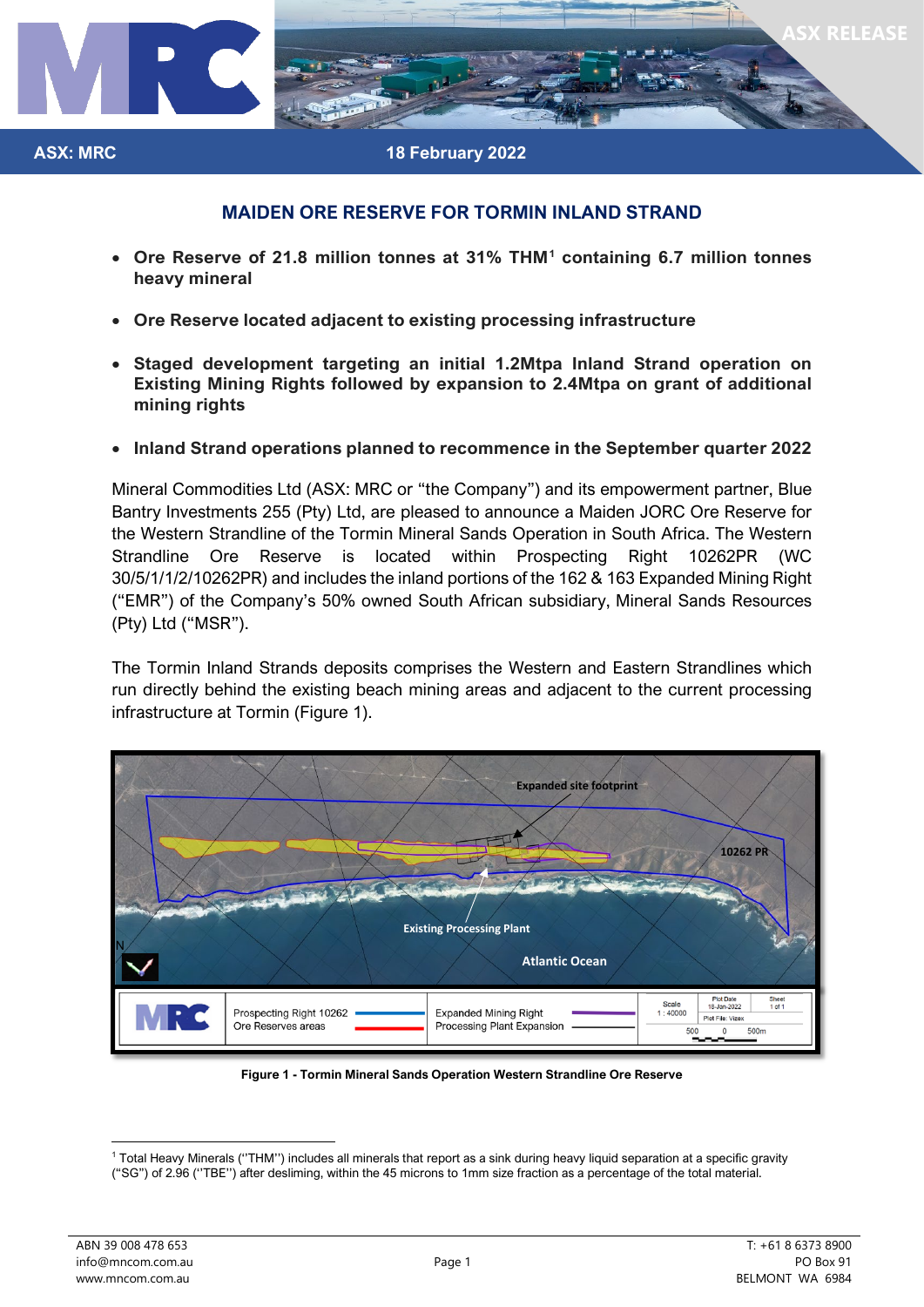The Maiden Ore Reserve is a sub-set of the Western Strandline Mineral Resource estimate of **193 million tonnes at 9.5% Total Heavy Minerals ("THM")**[2](#page-1-0) as announced in December 2021. Specifically, it is based on the 74 million tonnes of measured, indicated and stockpiled resources. The Company is planning a phase-3 drilling program designed to infill the inferred resource of the Western and Eastern Strandline and will target delineating a JORC Code (2012) compliant updated Mineral Resource and Ore Reserve.

The Maiden Ore Reserve estimate is based on a Pre-Feasibility Study ("PFS"), using modifying factors applied on measured and indicated Mineral Resources. The Ore Reserve is classified as Proven and Probable in accordance with the JORC Code 2012 and requirements of the ASX Listing Rule 5.9. The orebody contains a high grade heavy mineral assemblage and will produce profitable mineral sands products. The Maiden Ore Reserve is estimated at **21.8 Mt of ore with an average THM grade of 31% resulting in 6.7Mt of in-situ Heavy Minerals** in Proven and Probable categories (Table 1). It encompasses approximately 8km in total length across 153 hectares adjacent to the existing plant.

| <b>Reserve</b>    |          | <b>Reserve</b><br><b>Tonnes</b> | $\ln$<br>situ<br><b>HM</b> | <b>THM</b> | <b>Zircon</b> | <b>Garnet</b> | <b>Ilmenite</b> | <b>Rutile</b> | <b>Magnetite</b> | <b>Slime</b> | <b>Oversize</b> |
|-------------------|----------|---------------------------------|----------------------------|------------|---------------|---------------|-----------------|---------------|------------------|--------------|-----------------|
| <b>Category</b>   |          | (Mt)                            | (Mt)                       | (%)        | (%HM)         | (%M)          | (%              | $(%H_{0})$    | (%HM)            | $(\%)$       | (%)             |
| Within            | Proven   | 7.5                             | 2.6                        | 34.3       | 1.9           | 13.6          | 9.1             | 1.0           | 0.6              | 9.4          | 2.8             |
| <b>EMR</b>        | Probable |                                 |                            |            |               |               |                 |               |                  |              |                 |
| <b>Stockpiles</b> | Proven   | 0.4                             | 0.1                        | 33.6       | 4.1           | 17.9          | 26.9            | 1.7           | 0.8              | 14.8         | 4.3             |
| Outside           | Proven   | 8                               | 2.3                        | 31.8       | 1.7           | 12.2          | 8.2             | 1.0           | 0.4              | 8.9          | 2.6             |
| <b>EMR</b>        | Probable | 5.9                             | 1.7                        | 28.9       | 0.9           | 14.7          | 2.9             | 0.7           | 0.7              | 5.1          | 2.3             |
| Proven            |          | 15.9                            | 5.0                        | 33.0       | 1.8           | 12.9          | 8.6             | 1.0           | 0.5              | 9.1          | 2.7             |
| Probable          |          | 5.9                             | 1.7                        | 28.9       | 0.9           | 14.7          | 2.9             | 0.7           | 0.7              | 5.1          | 2.3             |
| <b>Total</b>      |          | 21.8                            | 6.7                        | 31.0       | 1.6           | 13.1          | 7.0             | 0.9           | 0.6              | 8.0          | 2.6             |

**Table 1 - Maiden Ore Reserve estimate for the Western Strandline** 

• Ore Reserves are a sub-set of Mineral Resources.

• Mineral assemblage reported as in situ percentage of THM content.

The economic cut-off is defined as positive cash flow per tonne.

• Tonnes and grades numbers may not compute due to rounding.

The Inland Strand Project is based on a staged development approach. Stage 1 involves a 1.2Mtpa mining and processing operation within the already granted Expanded Mining Right (162 & 163 EMR) and Stockpiled ore – where 7.9Mt of Ore Reserves are available. Mining operations are then planned to extend into the new Mining Right application areas (located wholly within 10262PR and the Company-owned farm Geelwal Karoo 262), with the 13.9 Mtpa of Ore Reserves in this area underpinning a doubling of Inland Strand production to a 2.4Mtpa operation in Stage 2. Regulatory approvals will be required to extend mining activities outside the existing granted EMR and preparations for applications are at an advance stage. The Maiden Ore Reserve is expected to support mining operations for more than 10 years.

Managing Director Jacob Deysel commented: "This represents an important milestone that underpins our growth strategy for Tormin. Growing the Inland Strand resource and now maiden ore reserve allows us to take a critical look at our expansion strategy for the Inland Strand operations. A phased development program from the Inland Strand and Beach deposits



<span id="page-1-0"></span><sup>&</sup>lt;sup>2</sup> Refer ASX announcement entitled 'Significant Increase in Tormin Inland Strand's Mineral Resources', dated 7 December 20212.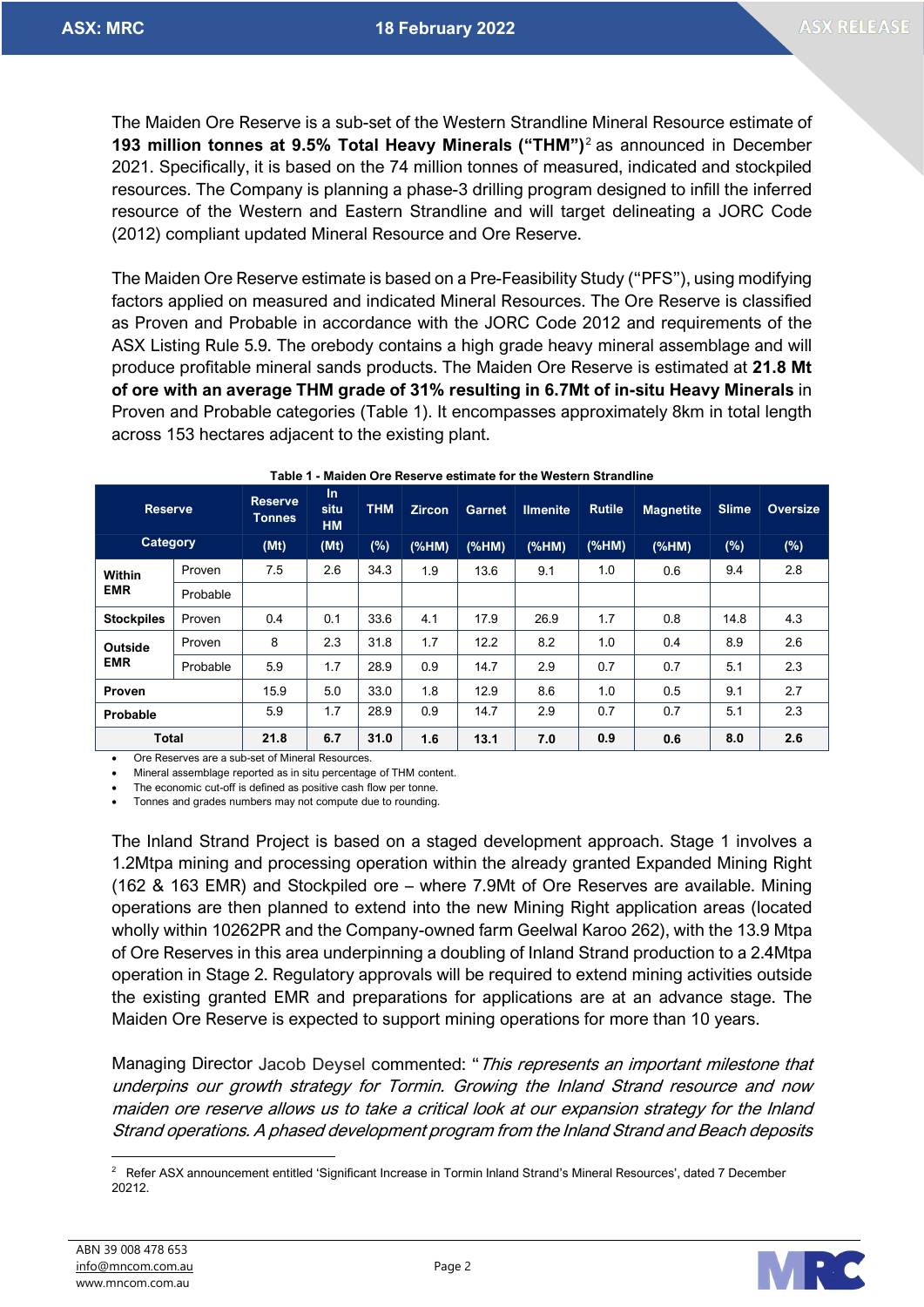in a short period will significantly improve flexibility, optionality and revenue capacity from Tormin."

# **Material Assumptions and outcome of the Pre-Feasibility Study**

The Company has significant experience in the heavy mineral sands industry having operated the Tormin Mineral Sands Mine since 2014, mining and processing more than 15Mt of ore in its approximately 2.6Mtpa plant to produce non-magnetic (zircon and rutile), garnet and ilmenite concentrates for export.

Following the grant of the Section 102 Expanded Mining Right from the South African Department of Mineral Resources and Energy ("DMRE") in June 2020, the Company engaged Minsol Engineering to undertake a Pre-Feasibility Study ("PFS"). The staged development program in the PFS uses existing processing equipment where possible, complemented with the installation and commissioning of additional equipment to process the Inland Strand ore. The implementation strategy will reduce pre-development capital, support the replenishment of the Tormin current beaches, as well as expansion of Inland Strand processing on receipt of additional mining rights, to increase revenues. The development stages are:

- Stage 1: 1.2Mtpa Inland Strand operation during 2022-2024 on the current EMR Ore Reserves.
- Stage 2: Expansion to 2.4Mtpa targeting late 2024 following receipt of additional mining rights.

The Ore Reserve within the granted EMR supports up to 6.5 years of Stage 1 operations, derisking the timing of the grant of additional mining rights required for Stage 2.

The PFS, used for the economics in the Ore Reserve Estimate, indicates that the project is technically low risk, delivering a low capital cost solution with attractive financial outcomes which easily surpasses MRC's internally generated minimum investment criteria (Table 5). Stage 1 is funded from a combination of cash flows generated from the Company's current business operations and funding facilities in place in South Africa.

# **Criteria Used for Classification**

Inland Strand Mineral Resources were released on 7 December 2021 in accordance with the JORC Code 2012 and independently peer-reviewed by Wardell Armstrong International (Table 2).

| <b>Category</b> | <b>Tonnes</b><br>(Mt) | <b>THM</b><br>(%) | In Situ<br><b>THM</b><br>(Mt) | <b>Zircon</b><br>(% HM) | Garnet<br>(% HM) | <b>Ilmenite</b><br>(% HM) | <b>Rutile</b><br>(% HM) | <b>Anatase</b><br>(% HM) | <b>Magnetite</b><br>(% HM) | <b>Slimes</b><br>$(\%)$ |
|-----------------|-----------------------|-------------------|-------------------------------|-------------------------|------------------|---------------------------|-------------------------|--------------------------|----------------------------|-------------------------|
| Measured        | 32.7                  | 19.21             | 6.2                           | 1.82                    | 12.49            | 7.91                      | 1.09                    | 0.21                     | 0.52                       | 10.39                   |
| Indicated       | 39.7                  | 9.48              | 3.7                           | 1.05                    | 14.77            | 3.80                      | 0.84                    | 0.21                     | 0.74                       | 5.07                    |
| Inferred        | 119.2                 | 6.93              | 8.2                           | 2.60                    | 10.68            | 18.04                     | 1.44                    | 0.29                     | 0.43                       | 9.59                    |
| Stockpile       | 1.6                   | 12.84             | 0.2                           | 4.21                    | 18.85            | 25.78                     | 1.95                    | 0.39                     | 0.78                       | 15.77                   |
| <b>Total</b>    | 193.2                 | 9.58              | 18.5                          | 2.16                    | 11.89            | 13.46                     | 1.26                    | 0.25                     | 0.51                       | 8.85                    |

**Table 2 - Mineral Resources for the Western Strandline Deposit (2% THM cut-off grade)**

• Mineral assemblage reported as in situ percentage of THM content.

• Tonnes and grades numbers may not compute due to rounding.

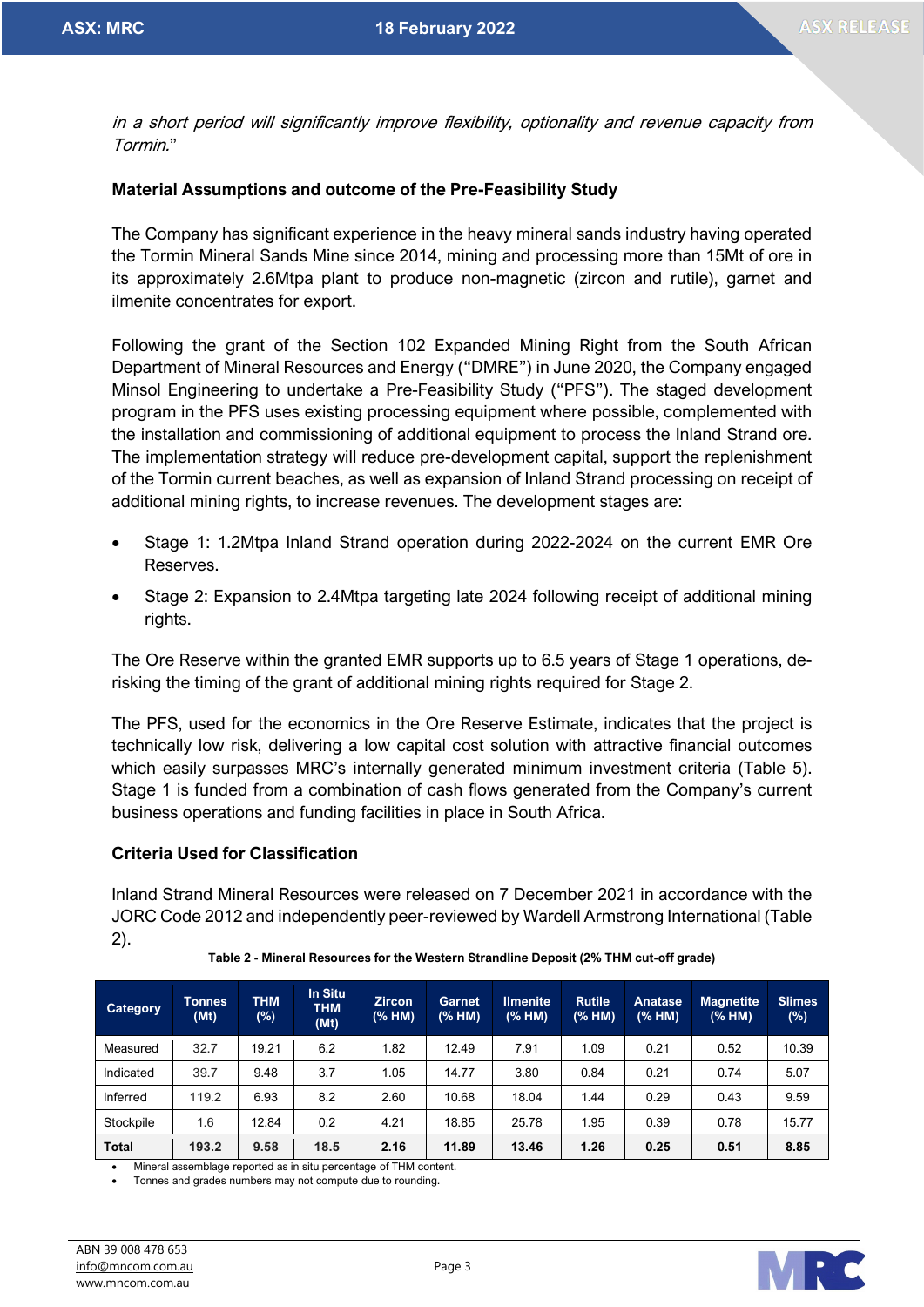Measured and Indicated Mineral Resources were used to form the basis of the Ore Reserve Estimate in accordance with the JORC Code (2012). Micromine and MineShed software were used for pit optimisation and mine planning. All the Mineral Resources intersected by the open pit mine design and classified as Measured Resources were classed as Proved Ore Reserve, and the Indicated portion of the Mineral Resources classed as Probable Ore Reserve after considering mining, metallurgical, social, environmental, and financial aspects of the project from the PFS. There are no Inferred Resources included in the Ore Reserve statement.

## **Mining method and mining assumptions**

The thickness and continuous nature of the mineralisation at the Western Strandline supports conventional open-pit mining with excavators and dump trucks. The Company believes there are no mining factors that affect the assumption that the deposit has reasonable prospects for economic mining.

Pit shells were developed with the Micromine optimisation tool using the variable cashflow cutoff grade estimated in the block model. The optimisation shells selected comprised open pits, initially targeting the higher value areas earlier in the mining plan. The stage 1 pits are optimised on the Measured and Indicated material in the south and north pits within the Expanded Mining Rights area (Figure 2).

Firstly, topsoil is removed using a dozer. The topsoil stockpiles will not exceed two metres in height and will be seeded with a cover crop to stabilise them and to avoid airborne dust and material loss given mineralisation occurs near the surface. Excavators and trucks will be used for initial overburden stripping to open mining zones and in areas where voids for tailings storage need to be established in advance. Once suitable tailings areas are available, overburden stripping to expose the ore will primarily use a D9 dozer or equivalent, with the overburden pushed directly into the previous mining areas.

Ore hauled from the mining pit will be direct tipped into the drive-over Mobile Feed Unit (MFU) feed bin where possible or stockpiled for subsequent processing. A front end loader will feed stockpiled ore to the MFU. Oversize material will be removed from the ore feed by a scrubber trommel at the MFU and loaded into dump trucks by front end loader and either hauled back into the pit as backfill or used for haul road construction.

Stage 1 operations will commence at 135tph Rougher Head Feed in the September quarter of 2022 to process approximately 1.2Mtpa during the first 30 months (Year 1 –Year 3) until December 2024. During this period, the strip ratio is approximately 1:1 (Waste: Ore), and the overburden stripping volume peaks at  $125,000$  m<sup>3</sup> per month. Then, subject to the grant of additional mining rights, duplication of mining and processing circuits in Year 3 of Stage 1 will commence to increase production capacity to 2.4Mtpa by late 2024 (Stage 2). The Ore Reserves and mine planning in this scenario underpin more than 10 years of Inland Strand mining operations.

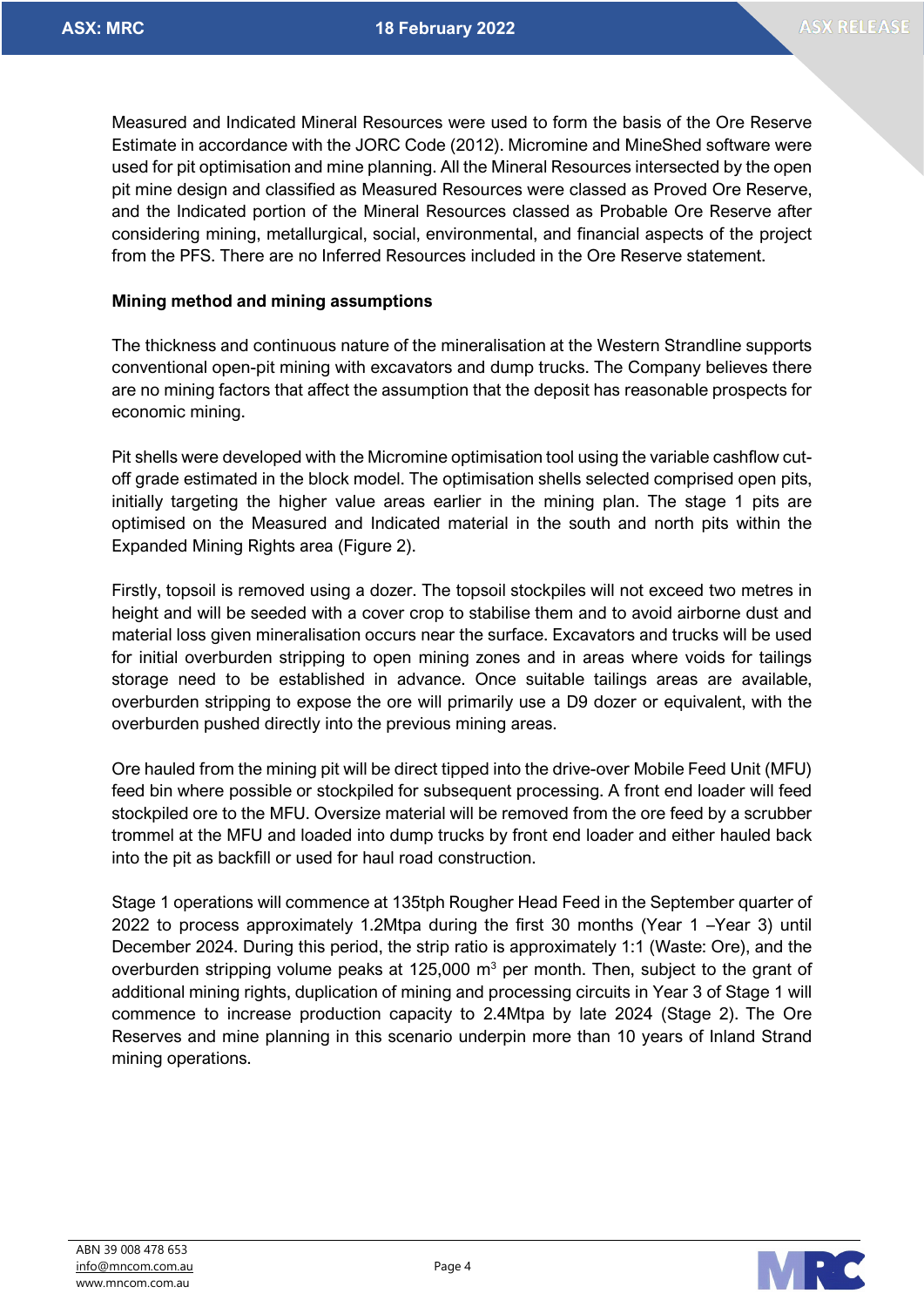

**Figure 2 – Scheduled pit outlines at the Western Strandline within the Mining Right**

The mining schedule is based on Measured and Indicated Mineral Resources with detailed mine designs and mining fleet requirements determined by qualified engineers and mining contractors. The results from geotechnical and hydrogeological studies carried out at the Tormin Inland Strand (including drilling, logging, in-pit slope stability analysis, in situ permeability testing and laboratory test works, also 2D resistivity survey and water boreholes monitoring) have been included in the Western Strandline mine design.

The rehabilitation management plan and standard operating procedures have been prepared and will be implemented as required. Backfilled tailings will be profiled to mimic original topography prior to the replacement of topsoil for rehabilitation and reseeding.

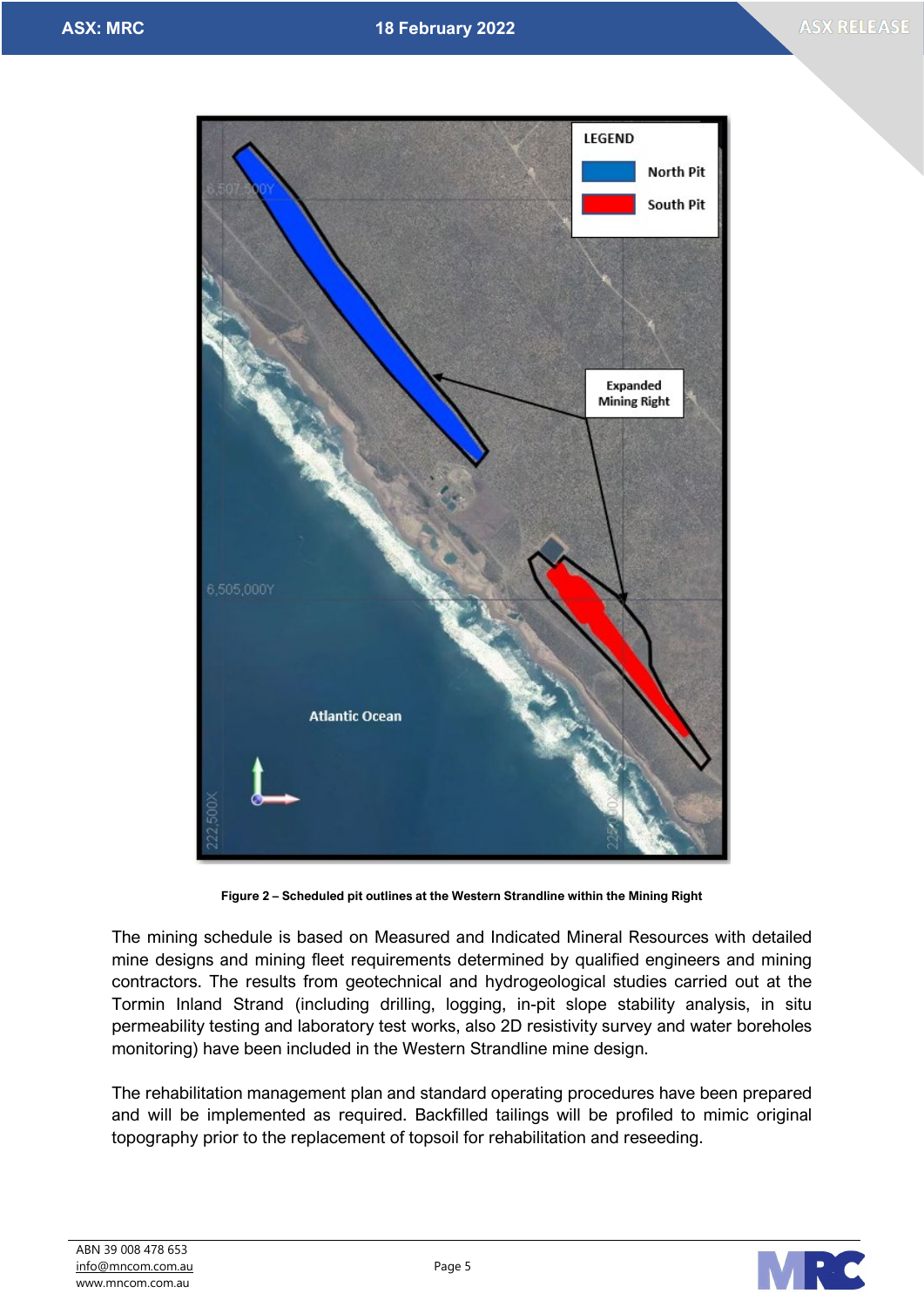# **Processing method and processing assumptions**

The processing plant has been designed by experienced mineral sands engineers, Minsol Engineering, based on metallurgical factors derived from laboratory testwork programs by Nagrom, Haver & Boecker, and Delchem as well as onsite production scale processing trials, with design recoveries provided in Table 3.

| Heavy<br><b>Minerals</b> | <b>Units</b> | <b>ROM Feed</b><br>(inc. Slimes) | <b>HMC</b> | <b>Mineral</b><br><b>Recovery to</b><br><b>HMC</b> |
|--------------------------|--------------|----------------------------------|------------|----------------------------------------------------|
| Zircon                   | %            | 0.50                             | 2.53       | 92                                                 |
| Rutile                   | %            | 0.25                             | 1.13       | 82                                                 |
| <b>Ilmenite</b>          | %            | 2.83                             | 14.35      | 92                                                 |
| Garnet                   | %            | 4.27                             | 21.18      | 90                                                 |
| Magnetite                | %            | 0.16                             | 0.81       | 92                                                 |

#### **Table 3 – Design mineral recoveries for the Western Strandline**

The PFS is presented at the appropriate level of design required to support the recovery, throughput, and production estimates. The processing flowsheet is representative of the deposit in terms of material type, grades, and spatial distribution (Figure 3).



**Figure 3 – Schematic of Inland Strand mining and mineral processing** 

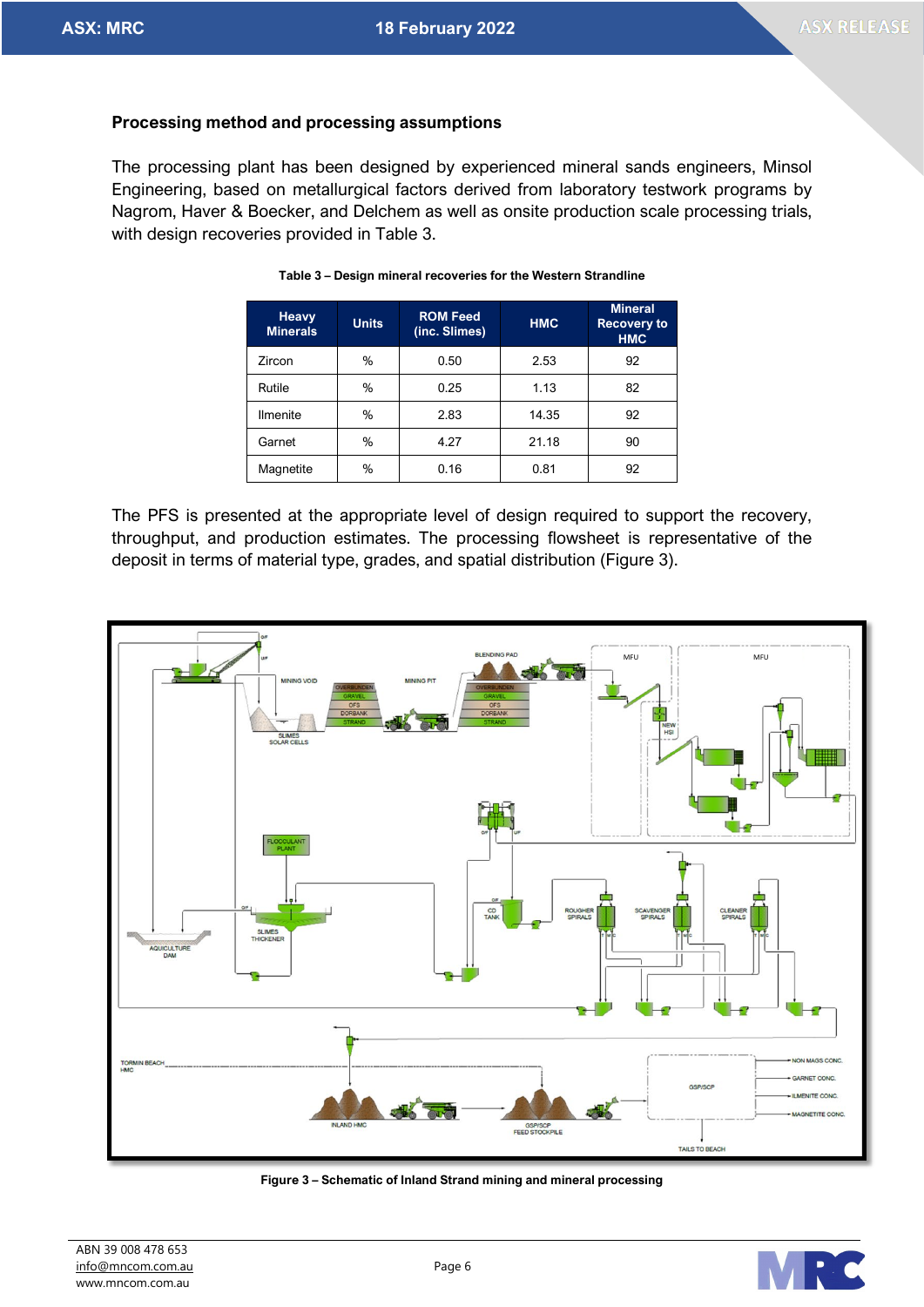Liberated ore from the MFU will be deslimed and processed via conventional, primary, gravity concentration plants to recover valuable heavy minerals as a Heavy Mineral Concentrate (HMC). The Company's existing Primary Beach Concentrator-Tertiary Separation Plants (PBC-TSP) will be used as the primary concentrators. Strandline HMC will be stockpiled at the primary concentrator and then hauled to the Company's existing Garnet Stripping Plant-Secondary Concentrator Plant (GSP-SCP) to produce ilmenite, garnet and non-magnetics concentrates for sale. Slimes will be pumped to a slime thickener situated at the Aquaculture Dam for water recovery before co-disposal into the mining void with coarse gravity tailings.

Much of the processing plant and infrastructure is already owned by MRC, with some modifications or upgrades required for completion. This includes the MFU, PBD-TSPs and the GSP-SCP. The completion of the feed preparation and tailings systems are the key outstanding items. This reduces the pre-development capital expenditure and schedule required to bring Stage 1 Inland Strand operations back online.

Thickened slimes will be pumped to the mining void to form a low permeability layer. Sand tails from the primary concentrate will be pumped to dewatering cyclones to remove excess water, with the cyclone underflow at ~65% solids. Clean seawater will be decanted from the settled solids and recycled to the process plant for re-use. The infrastructure requirements, including tailings and slimes management, have been designed and defined by specialist engineers and appropriate industry consultants. The detailed designs discussed above have been used as the basis for capital and operating cost estimates derived from first principles estimates, benchmark data, scaling of comparable design components, and vendor quotes.

The Company continues to evaluate options for further improvements in the tailings system, including dewatering screens for the sand fraction and centrifuging of the thickened slimes.

# **Basis of the cut-off grade**

The Mineral Resource is reported to a 2% THM cut-off grade in accordance with JORC Code 2012. The Ore Reserve is based on a value model that assigns mining and processing recoveries, costs, and revenue to the geological model. This value model follows the entire mining process from soil stripping to final rehabilitation. An economic optimisation is applied to determine blocks with positive cash flow per tonne, which are designated ore, and negative blocks are designated waste.

### **Estimation methodology**

The updated Mineral Resource for the Western Strandline released in December 2021[3](#page-6-0) has been classified into Measured, Indicated, and Inferred categories. The Mineral Resource estimation involved the use of drillhole and geology/topography to construct three-dimensional wireframes to define mineralised domains using Micromine software. Domains were snapped to the nearest true intersection from sampling. Data was extrapolated between data points and approximately half of the drill spacing beyond. Ordinary kriging was used as the primary estimator for the THM and Valuable Heavy Minerals values. A block size of 50x12.5x1m reflects



<span id="page-6-0"></span><sup>3</sup> Refer ASX announcement entitled 'Significant Increase in Tormin Inland Strand's Mineral Resources', dated 7 December 2021.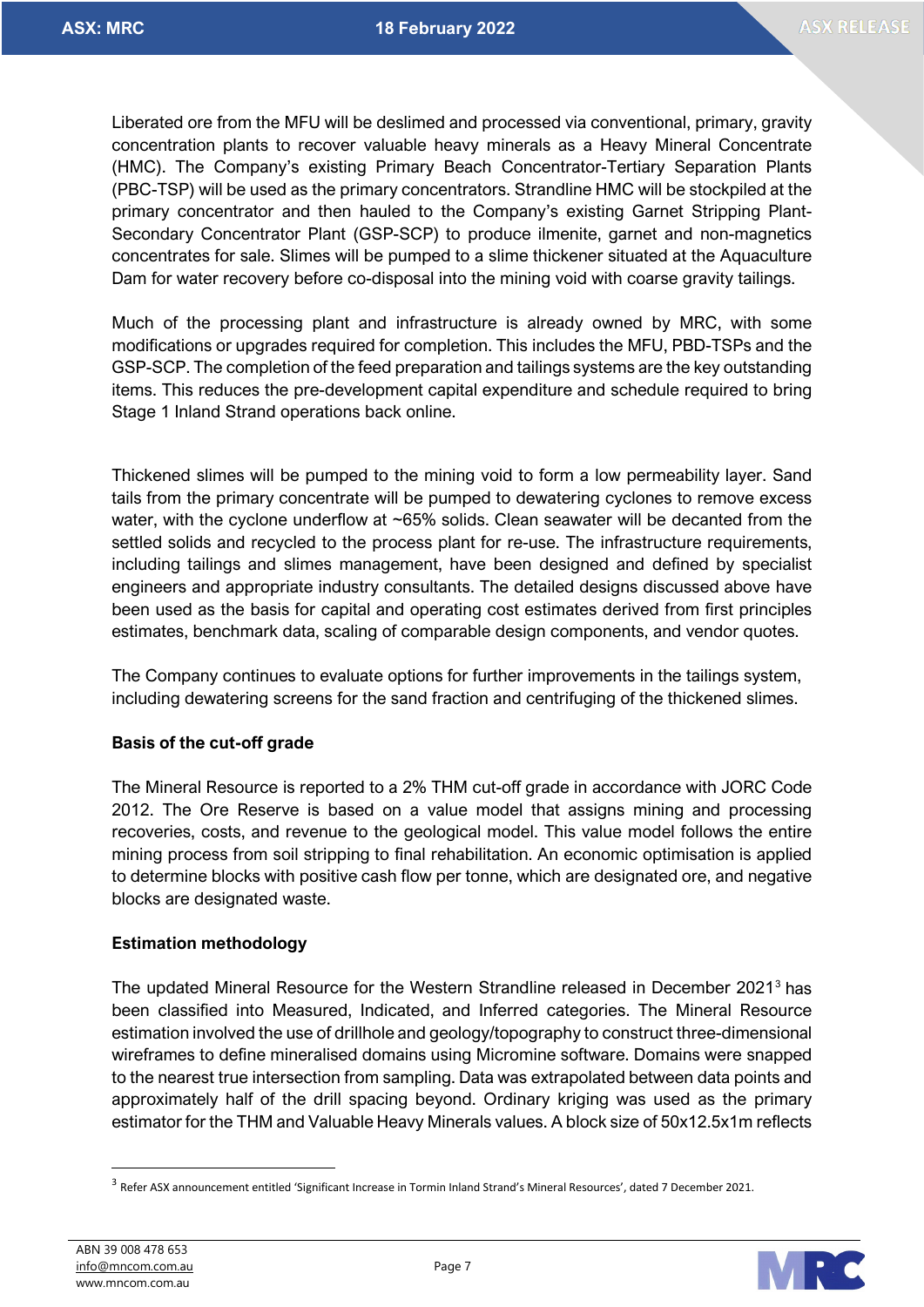the geometry of the mineralised domains and drillhole spacing. Then a measured Bulk Density for each lithology layer was applied to the model. Areas with drilling spaced at 125x25m were generally classified as Measured Resources and 250x20m were generally classified as Indicated Resources. Drilling up to 500x100m has been generally classified as Inferred Resources.

The Micromine block model was sub-blocked to 4x4x1m to aid the selection of blocks within this perimeter for the Ore Reserve estimation. Micromine optimisation tools and MineShed software were used for pit optimisation and mine planning. A practical mining void shape with consideration of geotechnical parameters for floor and pit slopes, processing recoveries, and economics was developed for the selected pit shells, and a new block model generated with ore and waste flagged accordingly. This block model was divided into 100m panels, with the mining blocks and ore and waste tonnes and grade reported for each panel – for importing into scheduling (Figure 2). No minimum mining widths were used as the geometry of the deposit is tabular. Mining recovery of 95% was assumed as all material within the mineralised mining horizon was considered as ore and mining boundary losses are minimal.

### **Material modifying factors**

Modifying factors for the Ore Reserve have been contributed by various expert sources. Each of the individuals listed in Table 4 has consented to the application of their study for the Ore Reserve estimation. The work undertaken by experienced specialists supports the related modifying factors applied to the Ore Reserve estimate. MRC has relied on the detailed work completed by all partners. Some of the modifying factors, such as operating cost estimates, have been derived from a combination of budget quotations, estimates, built-up rates, and data sourced from Tormin mine site.

| <b>Modifying Factors</b>                            | <b>Responsible Person/s</b>                               | Company                                                    |  |
|-----------------------------------------------------|-----------------------------------------------------------|------------------------------------------------------------|--|
| <b>Financial Analysis</b>                           | Adam Bick                                                 | <b>Mineral Commodities</b>                                 |  |
| <b>Fnvironmental and</b><br>rehabilitation          | Scott Masson<br>Sue Reuther<br>Megan Smith<br>Mark Graham | <b>SRK Consulting</b><br><b>Fnviroworks</b><br>GroundTruth |  |
| Pre-feasibility study                               | <b>Robert Simmons</b><br><b>Brad Patrick</b>              | Minsol Engineering                                         |  |
| Geology and Mineral Resource                        | Bahman Rashidi                                            | <b>Mineral Commodities</b>                                 |  |
| Mining and Ore Reserve                              | Milenko Jankovic                                          | Mineral Commodities                                        |  |
| Hydrogeological studies                             | Preanna Naicker<br>Adriaan du Toit                        | <b>GEOSS</b><br><b>AEMCO</b>                               |  |
| Geotechnical Assessments                            | Johan Hanekom<br>Kevin Le Bron                            | Middindi Consulting<br><b>MLB Consulting</b>               |  |
| Tailing deposition planning<br>and water management | Jeff Berndt<br>Cobus Robertson                            | J B Mining Services<br><b>Obsideo Consulting</b>           |  |
| Metallurgy                                          | CJ Liebenberg<br><b>Robert Simmons</b>                    | Mineral Sands Resources<br>Minsol Engineering              |  |
| Process plant and<br>infrastructure                 | Rhys Callaghan<br>Cobus Robertson                         | Minsol Engineering<br><b>Obsideo Consulting</b>            |  |

#### **Table 4 – List of Experts for the Western Strandline Ore Reserve**

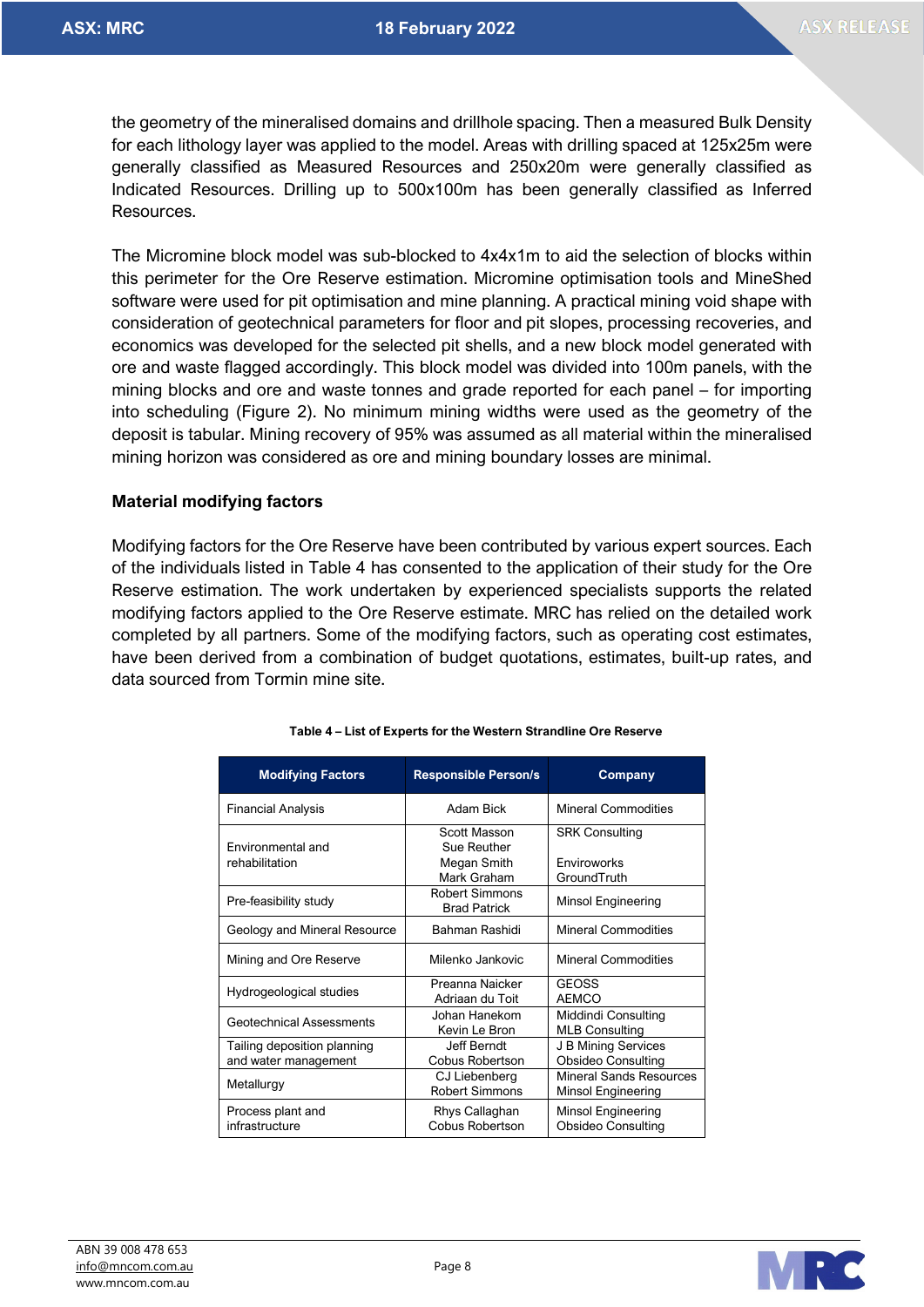The Expanded Mining Right (162 &163 EMR) was granted on 30 June 2020 and all regulatory approvals have been awarded. An environmental impact assessment (EIA) has been completed by SRK Consulting as an independent environmental consultant and environmental approvals have been granted. The current Ore Reserves sit within the Company-owned 1,741 hectares farm Geelwal Karoo 262 which covers the entire Prospecting Right 10262. The Company intends to apply for an additional Mining Right (MR) over the balance of Prospecting Right 10262, outside of the Expanded Mining Right area. There is a reasonable expectation that the new MR will be issued within the timeframe required for the proposed expansion to 2.4Mtpa by 2024 (Stage 2).

Mineral sands mining and processing operations at Tormin have been ongoing since 2014 and the local community is generally familiar with heavy mineral sands operations and product transport. There are also other resource extraction operations within the district and the Company has been operating successfully in the region for more than 8 years to date. MSR's strong investment in the social and economic upliftment of Historically Disadvantaged South Africans ("HDSA") and the ongoing support of its Black Economic Empowerment ("BEE") partners in the Tormin Mineral Sands Operation will continue to grow under the proposed mine expansion.

Most of the infrastructure requirements for the Project already exists at the Tormin site. MSR is investigating connecting to the Eskom national electricity grid to provide power and replace the current gensets as a cost-effective power supply option for the expansion plant via supply of up to10MVA from the adjacent wind energy facility. In this event, a 22kV underground powerline of approximately 4km will be installed from the Sere wind farm substation to a new MSR substation.

Marketing arrangements are commercially sensitive, but price assumptions are based on fixed price and volume contracted sales agreements and commercial negotiations. The PFS sale price assumptions:

- Garnet concentrate US\$112 per tonne.
- Ilmenite concentrate US\$130 per tonne.
- Magnetite concentrate US\$125 per tonne.
- Non-magnetic concentrate US\$870 per tonne.

Generally, the bulk mineral concentrates (ilmenite and garnet concentrates) are trucked to the port of Saldanha for export, while the non-magnetic and magnetite (bagged) concentrates are trucked to the port of Cape Town, where they are containerised and exported.

The PFS was completed by Minsol Engineering and generated into a financial model. The capex is presented with an order of accuracy of ±20%, developed on the Association for the Advancement of Cost Engineering ("AACE") guidelines for cost estimation. The PFS has met AACE requirements for a PFS, with several activities completed to Feasibility standard including, but not limited to, process selection, flowsheet development, engineering specifications, and equipment pricing. Furthermore, the database used to supplement the development of the cost estimate includes both current pricing from similar projects in South Africa and historical cost data from several projects completed at Tormin, including expansion projects in 2014-16 that draw many similarities with the current project.

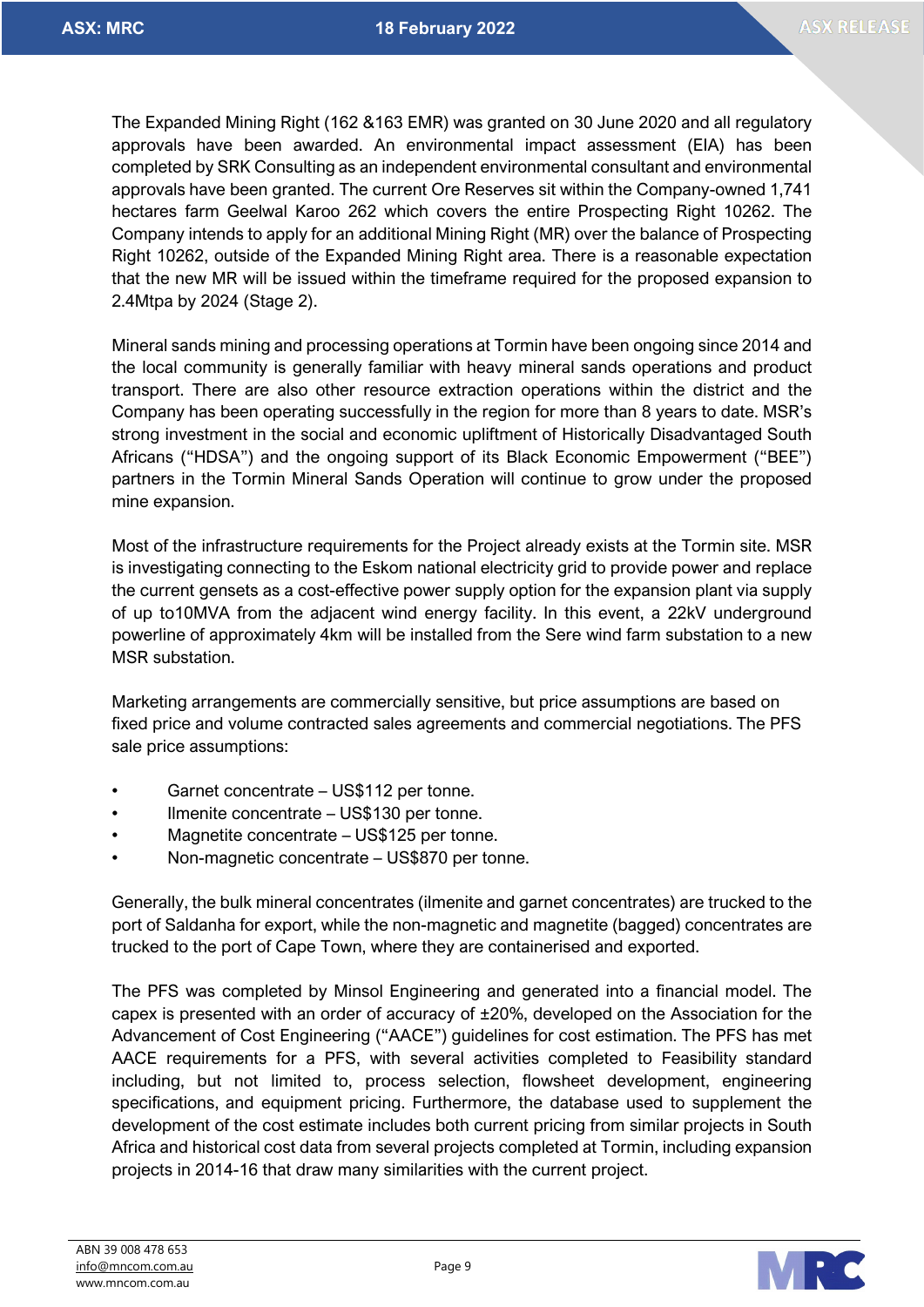The capital cost estimate for the 1.2Mtpa base case mobile and remote Inland Strand Primary Concentrator is approximately US\$3M to produce 320ktpa of Heavy Mineral Concentrate ("HMC"). The operation of 1.2Mtpa has been considered as a base case ("Stage 1") and the Company is planning an increase of operation to 2.4Mtpa by late 2024 ("Stage 2") with additional capital cost of approximately US\$1.8M. The project implementation duration for the base case is estimated to be 16 weeks and 26-28 weeks for the expansion to 2.4Mtpa. The implementation schedule is based on design development, vendor quoted manufacturing periods, local contractor installation timeframes, and commissioning requirements. The key financial metrics from the PFS are outlined in table 5.

| Real 2021 Prices (US\$)           | Stage 1<br>FY2022-2024 | Stage 2<br>FY2025-2032 | <b>LOM</b>         |
|-----------------------------------|------------------------|------------------------|--------------------|
| Operation                         | 1.2Mtpa                | 2.4Mtpa                |                    |
| Production                        | 320ktpa HMC            | 630ktpa HMC            |                    |
| Pre-tax project NPV <sub>7</sub>  |                        |                        | <b>US\$ 63.1M</b>  |
| Post-tax project NPV <sub>7</sub> |                        |                        | <b>US\$42.8M</b>   |
| Capital cost                      | <b>US\$ 3.0M</b>       | <b>US\$ 1.8M</b>       | <b>US\$ 4.8M</b>   |
| Revenue                           | <b>US\$73.5M</b>       | <b>US\$ 321.4M</b>     | <b>US\$ 394.9M</b> |
| <b>EBITDA</b>                     | <b>US\$ 11.4M</b>      | <b>US\$ 96.1M</b>      | <b>US\$ 107.5M</b> |

#### **Table 5 – PFS Capital cost and Processing cost assumption for the Western Strandline**

• Numbers have been rounded.

Refer to the JORC Table 1- section 4 for the Ore Reserve statement explanatory note.

### **Project Progress**

Mining commenced in the Western Strandline in September 2020<sup>[4](#page-9-0)</sup> with 1.7Mt of material mined out from the Southern pit including approximately 450Kt of high grade ore which has been stockpiled and ready for processing (Figure 4).



**Figure 4 – Mining carried out in the Southern Pit of Western Strandline**

The Company has purchased a front-end ore processing plant for mobilisation to Tormin Site in March 2021. The Mobile Feed Unit (MFU) plant includes feed hoppers, scrubbing plants, conveying equipment, and associated electric MCC equipment. This initiative has not only reduced up front capital but will reduce the project delivery timeline.



<span id="page-9-0"></span><sup>4</sup> Refer ASX announcement entitled ['Commencement of Mining at Tormin Western Strandline'](https://www.mineralcommodities.com/wp-content/uploads/2020/10/11-September-2020-Commencement-Of-Mining-At-Tormin-Western-Strandline.pdf) dated 11 September 2020.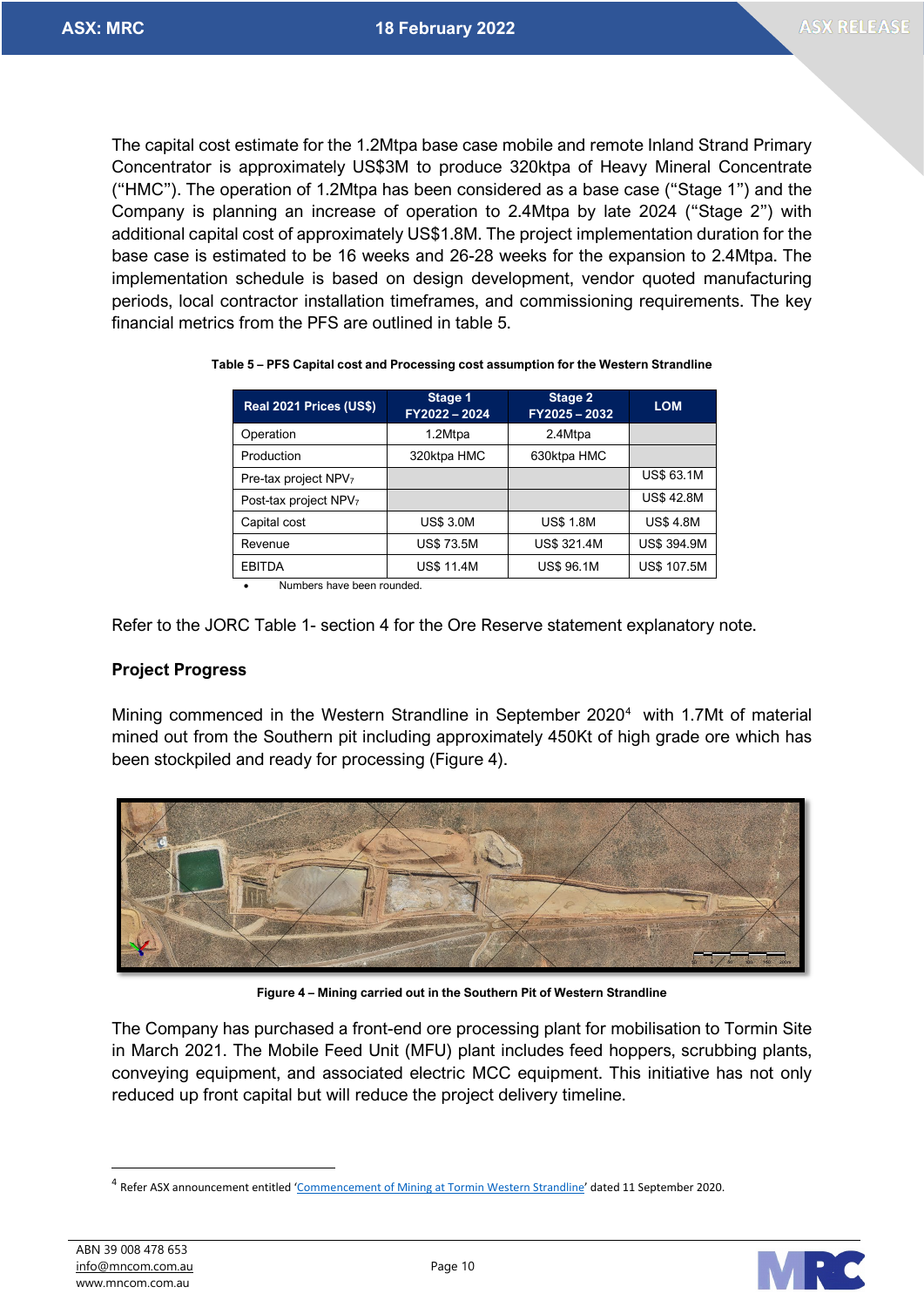Since the commencement of Project implementation, all detailed engineering has been completed and significant earthworks and civils carried out. The 225t mobile MFU and primary crushing circuit and tailing pumping upgrades are underway. An 18-metre thickener has been installed and installation of the flocculant plant is ongoing (Figure 5), together with optimisation of the tailings system. The Company aims to commence processing by the September quarter 2022.



**Figure 5 - Flocculant plant area (right) and thickener installation site (left)**

# **ENDS**

**Issued by Mineral Commodities Ltd ACN 008 478 653** [www.mineralcommodities.com](http://www.mineralcommodities.com/) **Authorised by the Chief Executive Officer and Company Secretary, Mineral Commodities Ltd**

For further information, please contact:

**INVESTORS & MEDIA CORPORATE Jacob Deysel Fletcher Hancock** Chief Executive Officer Chief Executive Officer T: +61 8 6373 8900 T: +61 8 6373 8900

investor@mncom.com.au fletcher.hancock@mncom.com.au

# **About Mineral Commodities Ltd:**

Mineral Commodities Ltd (ASX: MRC) is a global mining and development company with a primary focus on the development of high-grade mineral deposits within the mineral sands and battery minerals sectors.

The Company is a leading producer of zircon, rutile, garnet, and ilmenite concentrates through its Tormin Mineral Sands Operation, located on the Western Cape of South Africa.

In October 2019, the Company completed the acquisition of Skaland Graphite AS, the owner of one of the world's highest-grade operating flake graphite mine and one of the only producers in Europe.

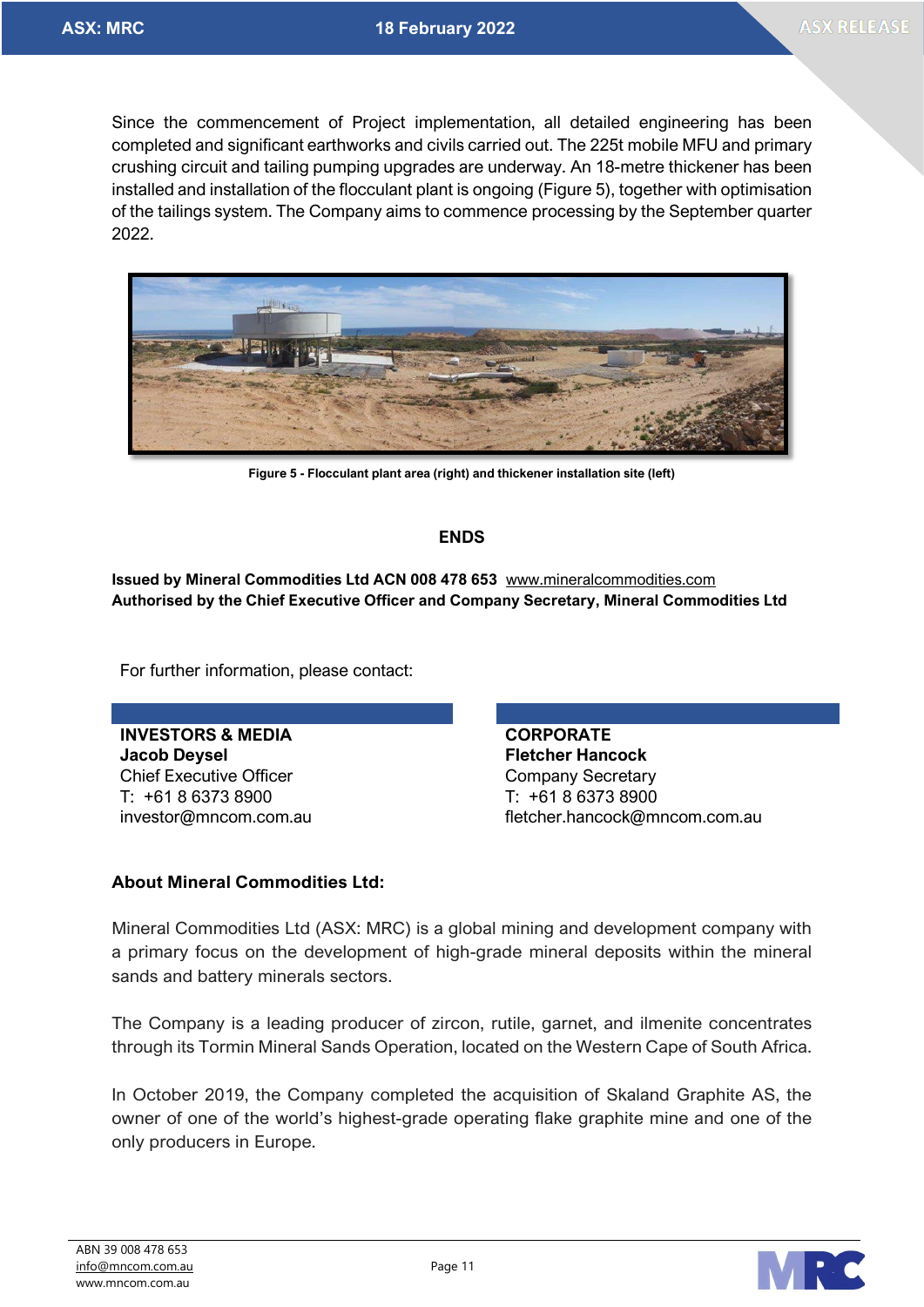The planned development of the Munglinup Graphite Project, located in Western Australia, builds on the Skaland acquisition and is a further step toward an integrated, downstream value-adding strategy which aims to capitalise on the fast-growing demand for sustainably manufactured lithium-ion batteries.

# **Cautionary Statement**

This report may contain forward-looking statements. Any forward-looking statements reflect management's current beliefs based on information currently available to management and are based on what management believes to be reasonable assumptions. It should be noted that several factors could cause actual results or expectations to differ materially from the results expressed or implied in the forwardlooking statements.

These forward-looking statements are not a guarantee of future performance and involve unknown risks and uncertainties, many of which are beyond MRC's control, which may cause actual results and developments to differ materially from those expressed or implied. These risks include but are not limited to, political and economic conditions, stock market fluctuations, commodity demand and price movements, regulatory risks, operational risks, reliance on key personnel, Ore Reserve and Mineral Resource estimates, foreign currency fluctuations, exploration risks, mining development, construction, and commissioning risk.

The Ore Reserve discussed herein is based on PFS, and it has been undertaken to determine the feasibility to mine and process heavy mineral ore from a production plant constructed at Tormin. MRC considers all the material assumptions to be based on reasonable grounds. The production targets underpinning financial forecasts included in the PFS consist of only Measured and Indicated Resources that used for the Ore Reserve over the mine life. No exploration target material has been included in the economic valuation or production target.

Entire Ore Reserves areas are in the Company-owned farm Geelwal Karoo 262 and Prospecting Right10262. The Company is currently undergoing an application for a new Mining Right (MR), outside of the Expanded Mining Right (162 &163 EM). Subject to approvals, the new Mining Right is expected within the timeframe required for the proposed expansion stage 2 mining operation.

Forward-looking statements in this report apply only at the date of issue. Subject to any continuing obligations under applicable law or regulations, MRC does not undertake to publicly update or revise any of the forward-looking statements in this report or to advise of any change in events, conditions, or circumstances on which any such statement is based. Readers are cautioned not to place undue reliance on any forward-looking statements contained in this report.